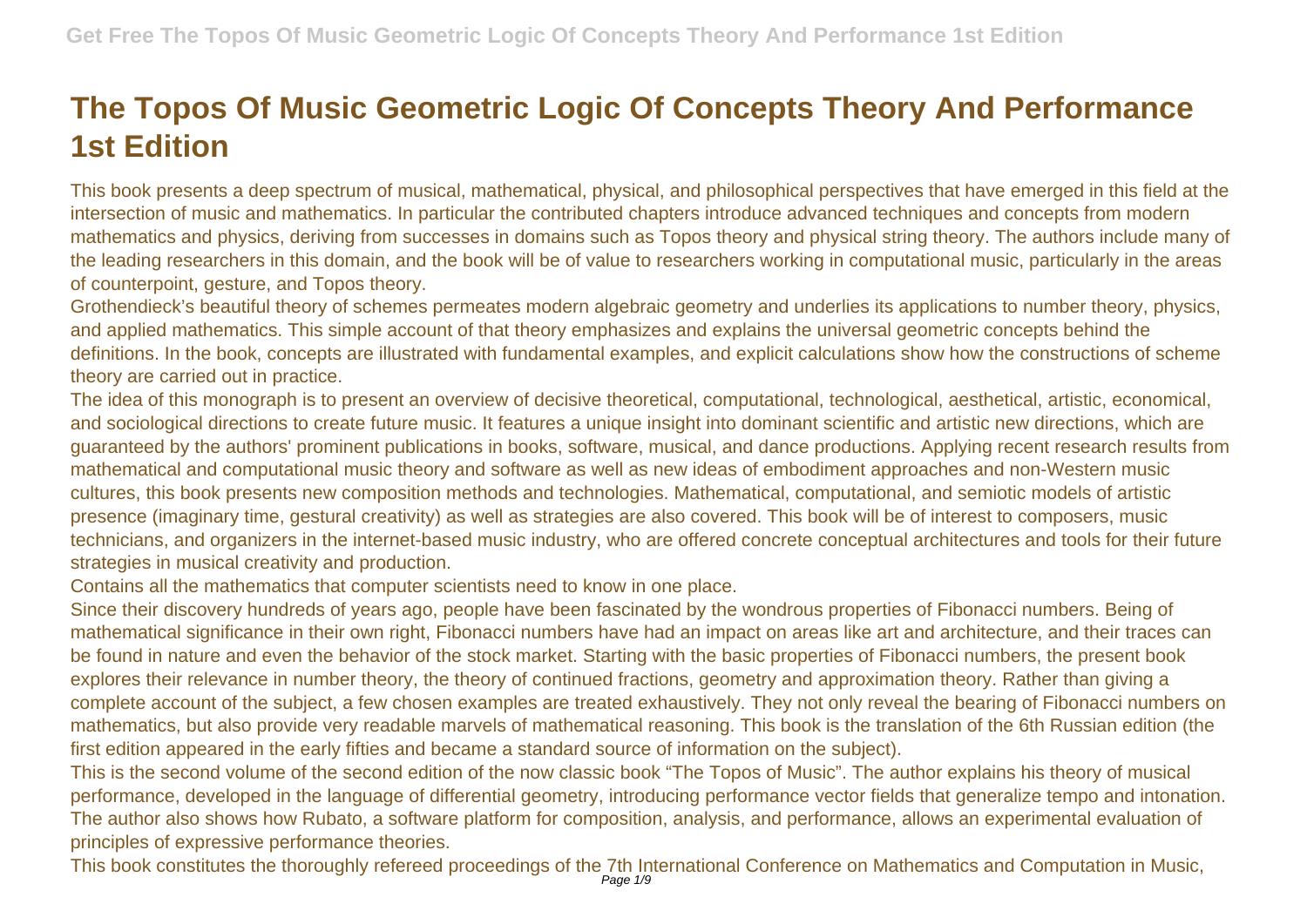MCM 2019, held in Madrid, Spain, in June 2019. The 22 full papers and 10 short papers presented were carefully reviewed and selected from 48 submissions. The papers feature research that combines mathematics or computation with music theory, music analysis, composition, and performance. They are organized in topical sections on algebraic and other abstract mathematical approaches to understanding musical objects; remanaging Riemann: mathematical music theory as "experimental philosophy"?; octave division; computer-based approaches to composition and score structuring; models for music cognition and beat tracking; pedagogy of mathematical music theory. The chapter "Distant Neighbors and Interscalar Contiguities" is available open access under a Creative Commons Attribution 4.0 International License via link.springer.com.

Organized Time is the first attempt to unite theories of harmony, rhythm and meter, and form under a common idea of structured time. Building off of recent advances in music theory in essential subfields-rhythmic theory, tonal structure, and the theory of musical form--author Jason Yust demonstrates that tonal music exhibits similar hierarchical organization in each of these dimensions. Yust develops a network model for temporal structure with an application of mathematical graph theory, which leads ultimately to musical applications of a multidimensional polytope called the associahedron. A wealth of analytical examples includes not only the familiar tonal canon-J.S. Bach, Mozart, Schumann--but also lesser known masters of the musical Enlightenment such as C.P.E. and J.C. Bach, Boccherini, and Johann Gottlieb Graun. Yust's approach has wide-ranging ramifications across music theory, enabling new approaches to musical closure, hypermeter, formal function, syncopation, and rhythmic dissonance, as well as historical observations about the development of sonata form and the innovations of Haydn and Beethoven. Making a forceful argument for the independence of musical modalities and for a multivalent approach to music analysis, Organized Time establishes the aesthetic importance of structural disjunction, the conflict of structure in different modalities, in numerous analytical contexts.

This is the third volume of the second edition of the now classic book "The Topos of Music". The authors present gesture theory, including a gesture philosophy for music, the mathematics of gestures, concept architectures and software for musical gesture theory, the multiverse perspective which reveals the relationship between gesture theory and the string theory in theoretical physics, and applications of gesture theory to a number of musical themes, including counterpoint, modulation theory, free jazz, Hindustani music, and vocal gestures.

In this groundbreaking book, Tymoczko uses contemporary geometry to provide a new framework for thinking about music, one that emphasizes the commonalities among styles from Medieval polyphony to contemporary jazz.

From the first chapter through the last, readers eager to learn more about the connections between mathematics and music will find a comprehensive textbook designed to satisfy their natural curiosity.

The purpose of this book is to develop a generative theory of shape that has two properties we regard as fundamental to intelligence –(1) maximization of transfer: whenever possible, new structure should be described as the transfer of existing structure; and (2) maximization of recoverability: the generative operations in the theory must allow maximal inferentiability from data sets. We shall show that, if generativity satis?es these two basic criteria of - telligence, then it has a powerful mathematical structure and considerable applicability to the computational disciplines. The requirement of intelligence is particularly important in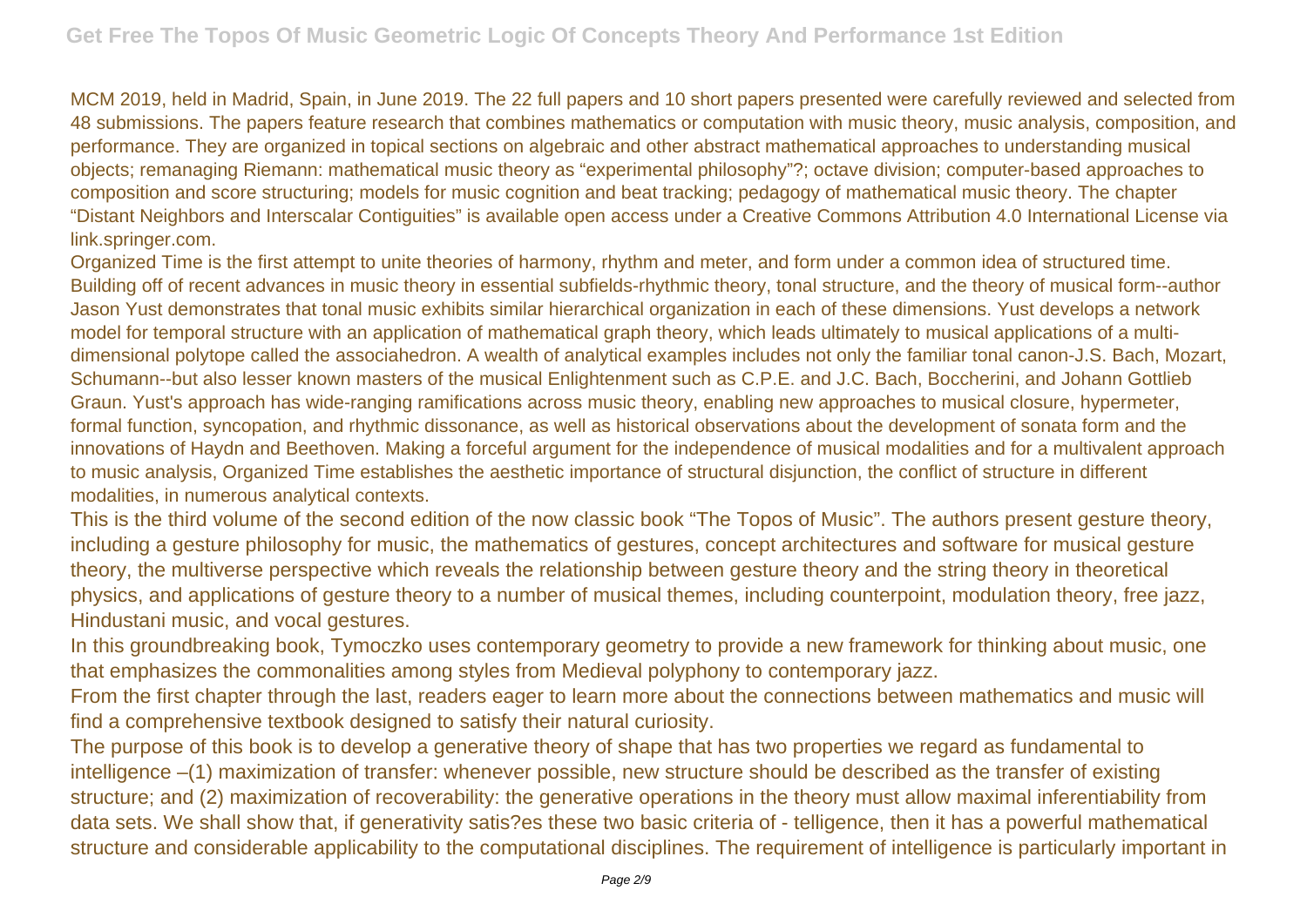the gene- tion of complex shape. There are plenty of theories of shape that make the generation of complex shape unintelligible. However, our theory takes the opposite direction: we are concerned with the conversion of complexity into understandability. In this, we will develop a mathematical theory of und- standability. The issue of understandability comes down to the two basic principles of intelligence - maximization of transfer and maximization of recoverability. We shall show how to formulate these conditions group-theoretically. (1) Ma- mization of transfer will be formulated in terms of wreath products. Wreath products are groups in which there is an upper subgroup (which we will call a control group) that transfers a lower subgroup (which we will call a ?ber group) onto copies of itself. (2) maximization of recoverability is insured when the control group is symmetry-breaking with respect to the ?ber group.

This volume provides a series of tutorials on mathematical structures which recently have gained prominence in physics, ranging from quantum foundations, via quantum information, to quantum gravity. These include the theory of monoidal categories and corresponding graphical calculi, Girard's linear logic, Scott domains, lambda calculus and corresponding logics for typing, topos theory, and more general process structures. Most of these structures are very prominent in computer science; the chapters here are tailored towards an audience of physicists.

The original edition of The Geometry of Musical Rhythm was the first book to provide a systematic and accessible computational geometric analysis of the musical rhythms of the world. It explained how the study of the mathematical properties of musical rhythm generates common mathematical problems that arise in a variety of seemingly disparate fields. The book also introduced the distance approach to phylogenetic analysis and illustrated its application to the study of musical rhythm. The new edition retains all of this, while also adding 100 pages, 93 figures, 225 new references, and six new chapters covering topics such as meter and metric complexity, rhythmic grouping, expressive timbre and timing in rhythmic performance, and evolution phylogenetic analysis of ancient Greek paeonic rhythms. In addition, further context is provided to give the reader a fuller and richer insight into the historical connections between music and mathematics.

Questions about variation, similarity, enumeration, and classification of musical structures have long intrigued both musicians and mathematicians. Mathematical models can be found from theoretical analysis to actual composition or sound production. Increasingly in the last few decades, musical scholarship has incorporated modern mathematical content. One example is the application of methods from Algebraic Combinatorics, or Topology and Graph Theory, to the classification of different musical objects. However, these applications of mathematics in the understanding of music have also led to interesting open problems in mathematics itself. The reach and depth of the contributions on mathematical music theory presented in this volume is significant. Each contribution is in a section within these subjects: (i) Algebraic and Combinatorial Approaches; (ii) Geometric, Topological, and Graph-Theoretical Approaches; and (iii) Distance and Similarity Measures in Music. remove

This is the first volume of the second edition of the now classic book "The Topos of Music". The author explains the theory's conceptual framework of denotators and forms, the classification of local and global musical objects, the mathematical models of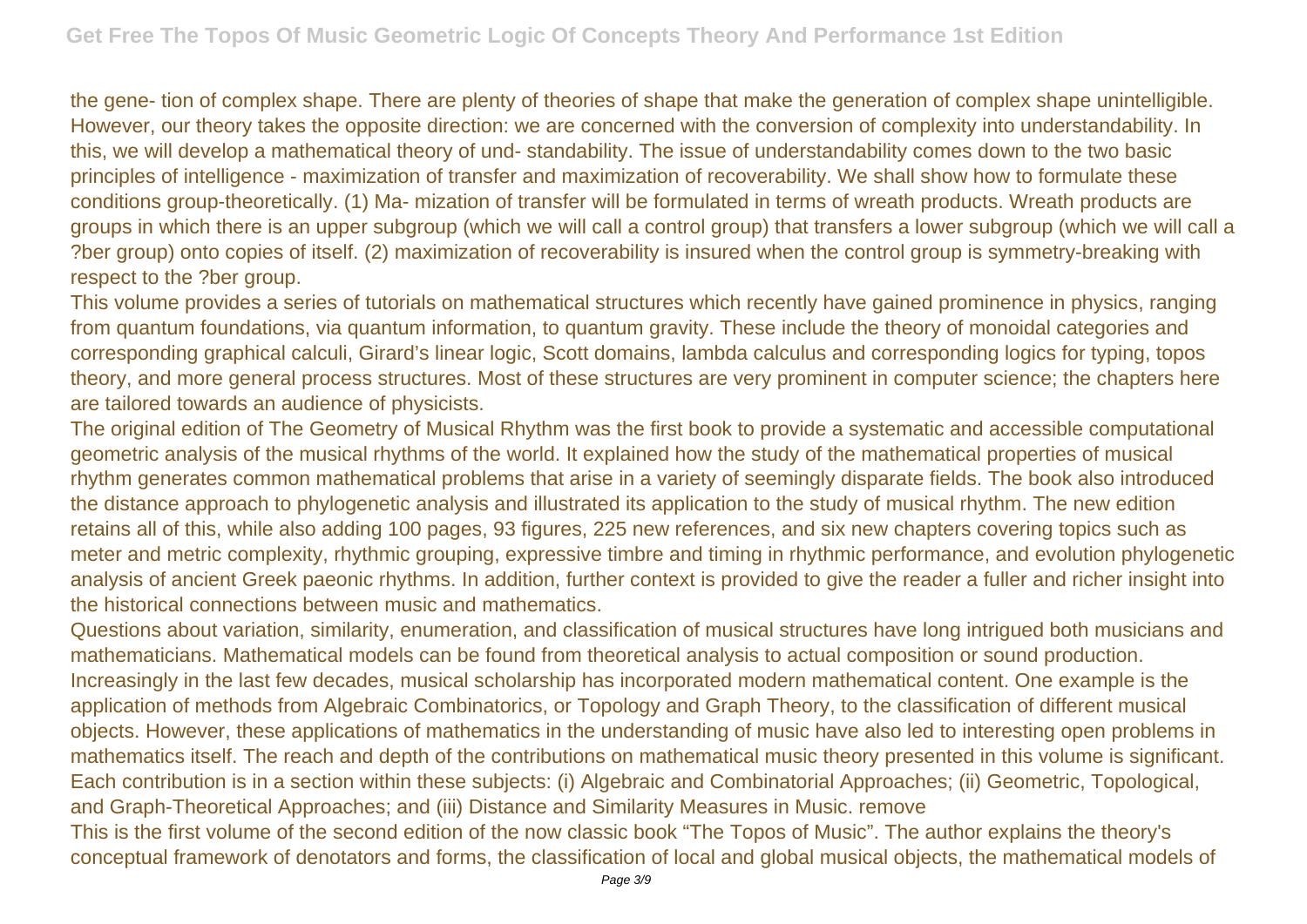## harmony and counterpoint, and topologies for rhythm and motives.

This is the fourth volume of the second edition of the now classic book "The Topos of Music". The author presents appendices with background material on sound and auditory physiology; mathematical basics such as sets, relations, transformations, algebraic geometry, and categories; complements in physics, including a discussion on string theory; and tables with chord classes and modulation steps. Now in paper for the first time, Bitter Music is a generous volume of writings by one of the twentieth century's great musical iconoclasts. Rejecting the equal temperament and concert traditions that have dominated western music, Harry Partch adopted the pure intervals of just intonation and devised a 43-tone-to-the-octave scale, which in turn forced him into inventing numerous musical instruments. His compositions realize his ideal of a corporeal music that unites music, dance, and theater. Winner of the ASCAP-Deems Taylor Award, Bitter Music includes two journals kept by Partch, one while wandering the West Coast during the Depression and the other while hiking the rugged northern California coastline. It also includes essays and discussions by Partch of his own compositions, as well as librettos and scenarios for six major narrative/dramatic compositions.

Focusing on topos theory's integration of geometric and logical ideas into the foundations of mathematics and theoretical computer science, this volume explores internal category theory, topologies and sheaves, geometric morphisms, and other subjects. 1977 edition. In this book, first published in 2003, categorical algebra is used to build a foundation for the study of geometry, analysis, and algebra. This book represents a new approach to musical creativity, dealing with the semiotics, mathematical principles, and software for creativity processes. After a thorough introduction, the book offers a first practical part with a detailed tutorial for students in composition and improvisation, using musical instruments and music software. The second, theoretical part deals with historical, actual, and new principles of creative processes in music, based on the results and methods developed in the first author's book Topos of Music and referring to semiotics, predicative objects, topos theory, and object-oriented concept architectures. The third part of the book details four case studies in musical creativity, including an analysis of the six variations of Beethoven's sonata op. 109, a discussion of the creative process in a CD coproduced in 2011 by the first and second authors, a recomposition of Boulez's "Structures pour deux pianos" using the Rubato software module BigBang developed by the third author, and the Escher theorem from mathematical gesture theory in music. This is both a textbook addressed to undergraduate and graduate students of music composition and improvisation, and also a state-of-the-art survey addressed to researchers in creativity studies and music technology. The book contains summaries and end-of-chapter questions, and the authors have used the book as the main reference to teach an undergraduate creativity studies program and also to teach composition. The text is supported throughout with musical score examples.

Algebraic geometry is a fascinating branch of mathematics that combines methods from both, algebra and geometry. It transcends the limited scope of pure algebra by means of geometric construction principles. Moreover, Grothendieck's schemes invented in the late 1950s allowed the application of algebraic-geometric methods in fields that formerly seemed to be far away from geometry, like algebraic number theory. The new techniques paved the way to spectacular progress such as the proof of Fermat's Last Theorem by Wiles and Taylor. The schemetheoretic approach to algebraic geometry is explained for non-experts. More advanced readers can use the book to broaden their view on the subject. A separate part deals with the necessary prerequisites from commutative algebra. On a whole, the book provides a very accessible and self-contained introduction to algebraic geometry, up to a quite advanced level. Every chapter of the book is preceded by a motivating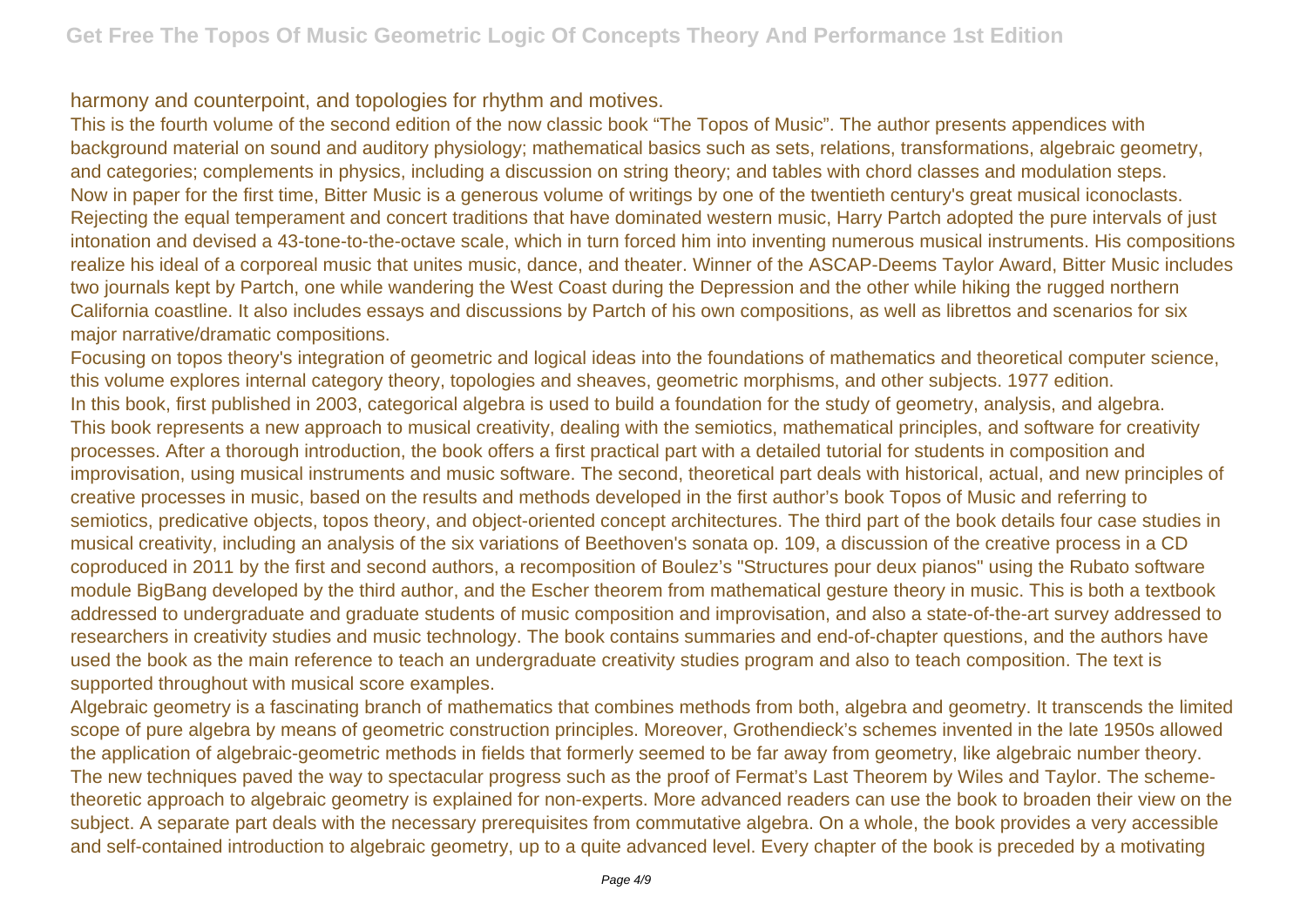introduction with an informal discussion of the contents. Typical examples and an abundance of exercises illustrate each section. This way the book is an excellent solution for learning by yourself or for complementing knowledge that is already present. It can equally be used as a convenient source for courses and seminars or as supplemental literature.

Category theory is unmatched in its ability to organize and layer abstractions and to find commonalities between structures of all sorts. No longer the exclusive preserve of pure mathematicians, it is now proving itself to be a powerful tool in science, informatics, and industry. By facilitating communication between communities and building rigorous bridges between disparate worlds, applied category theory has the potential to be a major organizing force. This book offers a self-contained tour of applied category theory. Each chapter follows a single thread motivated by a real-world application and discussed with category-theoretic tools. We see data migration as an adjoint functor, electrical circuits in terms of monoidal categories and operads, and collaborative design via enriched profunctors. All the relevant category theory, from simple to sophisticated, is introduced in an accessible way with many examples and exercises, making this an ideal guide even for those without experience of university-level mathematics.

According to Grothendieck, the notion of topos is "the bed or deep river where come to be married geometry and algebra, topology and arithmetic, mathematical logic and category theory, the world of the continuous and that of discontinuous or discrete structures." It is what he had "conceived of most broad to perceive with finesse, by the same language rich of geometric resonances, an "essence" which is common to situations most distant from each other, coming from one region or another of the vast universe of mathematical things." The aim of this book is to present a theory and a number of techniques which allow to give substance to Grothendieck's vision by building on the notion of classifying topos educed by categorical logicians. Mathematical theories (formalized within first-order logic) give rise to geometric objects called sites; the passage from sites to their associated toposes embodies the passage from the logical presentation of theories to their mathematical content, i.e. from syntax to semantics. The essential ambiguity given by the fact that any topos is associated in general with an infinite number of theories or different sites allows to study the relations between different theories, and hence the theories themselves, by using toposes as 'bridges' between these different presentations. The expression or calculation of invariants of toposes in terms of the theories associated with them or their sites of definition generates a great number of results and notions varying according to the different types of presentation, giving rise to a veritable mathematical morphogenesis.

Free jazz, as performed by such artists as John Coltrone and Archie Shepp, is a creative, collaborative art form. This book examines free jazz and develops geometric theories of gestures and distributed identities, also known as swarm intelligence. This text is an upgraded extension of 'Geometrie der Tone', published in 1990. It reflects the dramatic progress of mathematical music theory and its implementation by information technology. The conceptual basis has been generalized to topos-theoretic foundations.

After the development of manifolds and algebraic varieties in the previous century, mathematicians and physicists have continued to advance concepts of space. This book and its companion explore various new notions of space, including both formal and conceptual points of view, as presented by leading experts at the New Spaces in Mathematics and Physics workshop held at the Institut Henri Poincaré in 2015. This volume covers a broad range of topics in mathematical physics, including noncommutative geometry, supergeometry, derived symplectic geometry, higher geometric quantization, intuitionistic quantum logic, problems with Page 5/9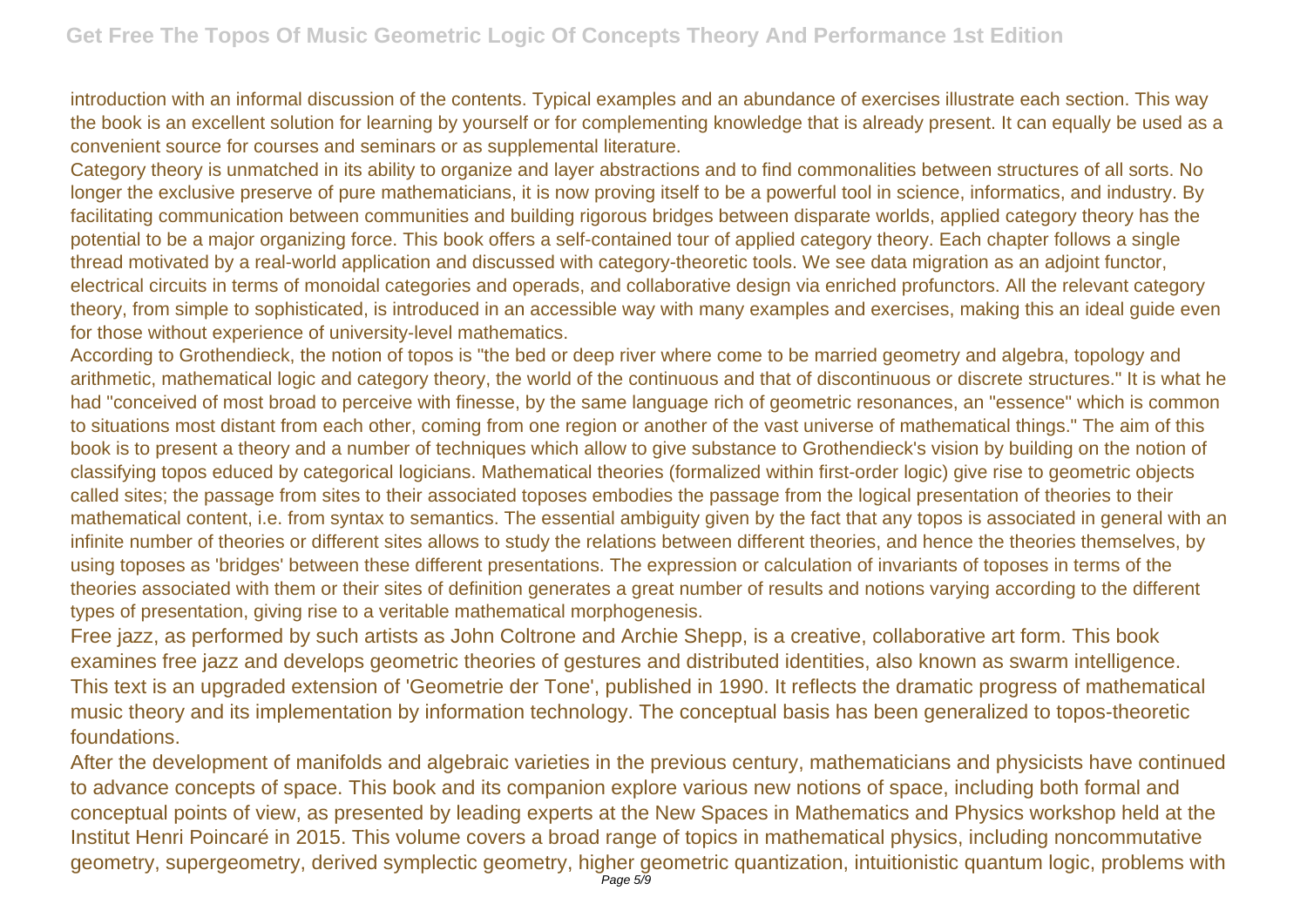the continuum description of spacetime, twistor theory, loop quantum gravity, and geometry in string theory. It is addressed primarily to mathematical physicists and mathematicians, but also to historians and philosophers of these disciplines. The Topos of MusicGeometric Logic of Concepts, Theory, and PerformanceBirkhäuser

This textbook is a first introduction to mathematics for music theorists, covering basic topics such as sets and functions, universal properties, numbers and recursion, graphs, groups, rings, matrices and modules, continuity, calculus, and gestures. It approaches these abstract themes in a new way: Every concept or theorem is motivated and illustrated by examples from music theory (such as harmony, counterpoint, tuning), composition (e.g., classical combinatorics, dodecaphonic composition), and gestural performance. The book includes many illustrations, and exercises with solutions.

Drawing inspiration from John Cage's, Notations, Notations 21 features illustrated musical scores from more than 100 international composers, all of whom are making amazing breakthroughs in the art of notation. These spectacularly beautiful and fascinatingly creative visual pieces not only make for exciting music, but inspiring visual art as well. The scores are accompanied by written contributions from the artists that explore every facet of their creative processes, from inspiration to execution. Contributors include the likes of Karlheinz Stockhausen, Earle Brown, Halim El-Dabh, Joan La Barbara, and Yuji Takahashi, as well as emerging composers whose compositions are also visually astounding and important. In the spirit of honoring the 40th anniversary of Cage's seminal book, while furthering it in a 21st century context, a portion of the sales will be donated to the Foundation for Contemporary Performing Arts.

With contributions by numerous experts

At last, a friendly introduction to modern homotopy theory after Joyal and Lurie, reaching advanced tools and starting from scratch. This innovative monograph explores a new mathematical formalism in higher-order temporal logic for proving properties about the behavior of systems. Developed by the authors, the goal of this novel approach is to explain what occurs when multiple, distinct system components interact by using a category-theoretic description of behavior types based on sheaves. The authors demonstrate how to analyze the behaviors of elements in continuous and discrete dynamical systems so that each can be translated and compared to one another. Their temporal logic is also flexible enough that it can serve as a framework for other logics that work with similar models. The book begins with a discussion of behavior types, interval domains, and translation invariance, which serves as the groundwork for temporal type theory. From there, the authors lay out the logical preliminaries they need for their temporal modalities and explain the soundness of those logical semantics. These results are then applied to hybrid dynamical systems, differential equations, and labeled transition systems. A case study involving aircraft separation within the National Airspace System is provided to illustrate temporal type theory in action. Researchers in computer science, logic, and mathematics interested in topos-theoretic and category-theory-friendly approaches to system behavior will find this monograph to be an important resource. It can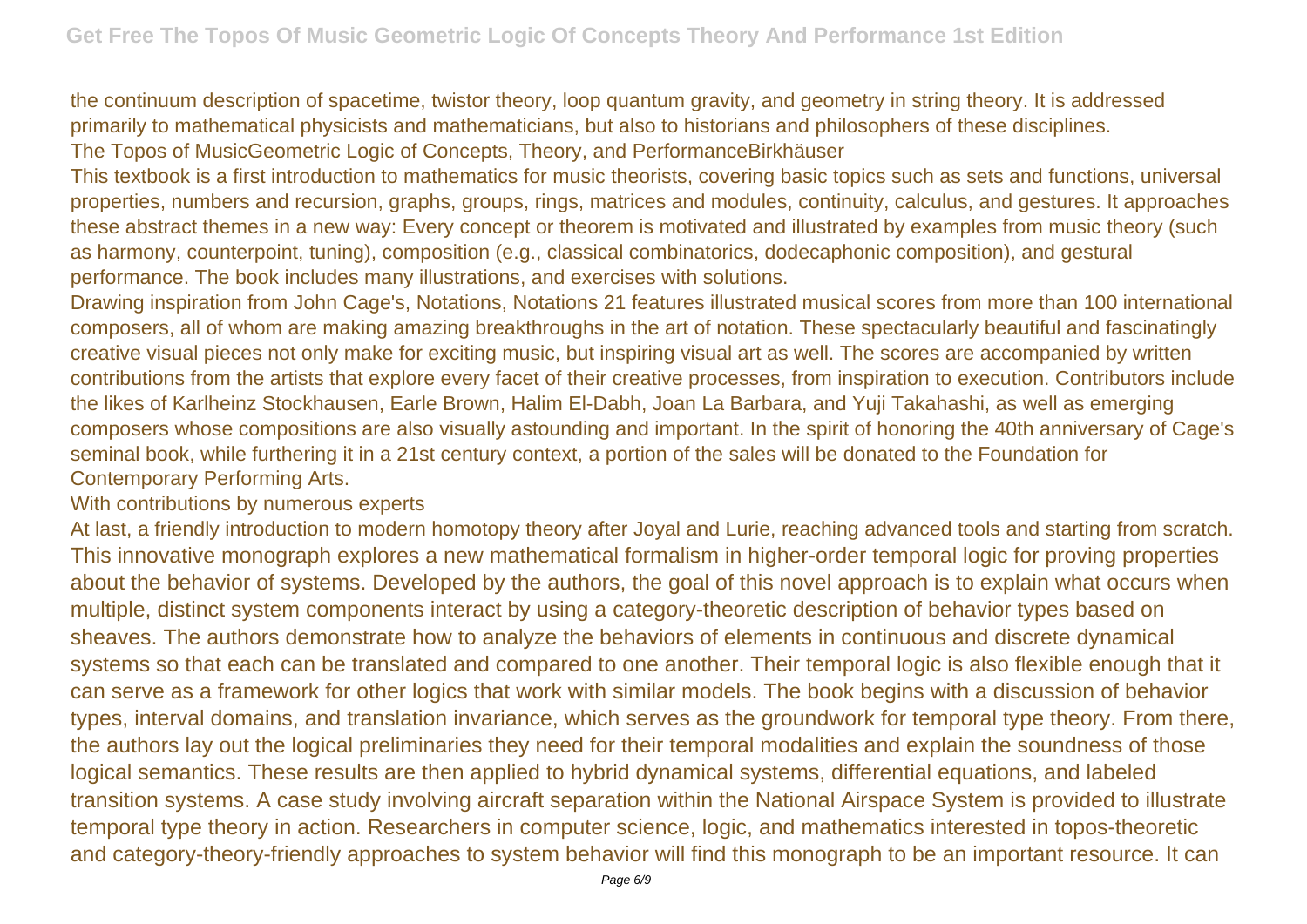also serve as a supplemental text for a specialized graduate topics course.

This Volume II of the Proceedings of the Worldwide Music Conference 2021 continues the line of publications of the first volume in a highly interdisciplinary mode. This time, we offer eight chapters that provide the in-depth study of music in four large sub-fields: mathematics, language and theory of narrative, evolution and perception, and, finally, sociology. The first chapter, by Roman Ruditsa, is devoted to the study of structural pitch organization. This is based upon a formal logical interpretation of the idea of pitch. The chapter contains formal definitions of such objects as tones, intervals, and interval systems and a demonstration of the logical relationships that exist between them. The second chapter, in the same mathematical venue, by Celina Richter and Stefan E. Schmidt, revisits the millennial question of the essence of an interval, using highly advanced mathematical language, the categories of monoid and the algebraic theory of measurement. The next block is dedicated to language and narrative; the first chapter is by Vincent Meelberg. Here, the reader will find fascinating developments in the ongoing deliberations on this elusive category. The name of Trevor Rawbone, perhaps, does not need an introduction to those involved with cognitive studies of music. This time, his chapter deals with the idea of the language of musical thought, which shifts the traditional discussion of language into a very new dimension. Carlos Almada begins a new section in the book, the one dedicated to evolution and perception. He begins with Darwin and takes us through the exciting path of development of the science of evolution, which he masterfully connects to his model of derivative analysis of music. The question of psycho-physiological foundation of the ethnic hearing, raised in the chapter by lla V. Toropova and Irina N. Simakova, is a difficult one. The idea of ethnic character of music had been a part of traditional musicology and usually was expressed in specific language of humanities. The chapter by Daniil Shutko on the theoretical ideas of the legendary professor of St. Petersburg conservatory, Dr. Tatiana Bershadskaya, was difficult to put into any category. Her concept of music was truly universal and interdisciplinary. At the same time, the concept and Shutkos description are as closely focused on music theory in a narrow and precise sense as possible. The art and culture of consumption of wine in correlation with the choice of music for listening is a theme for a true connoisseur. It becomes even more intriguing when the authors, Diego Perez-Fuertes, Emma Juaneda-Ayensa and Cristina Olarte-Pascual, add to the discussion the special circumstance of the pandemic and the way human spirit meets this challenge in the most graceful way.

Since precious few architectural drawings and no theoretical treatises on architecture remain from the premodern Islamic world, the Timurid pattern scroll in the collection of the Topkapi Palace Museum Library is an exceedingly rich and valuable source of information. In the course of her in-depth analysis of this scroll dating from the late fifteenth or early sixteenth century, Gülru Necipo?lu throws new light on the conceptualization, recording, and transmission of architectural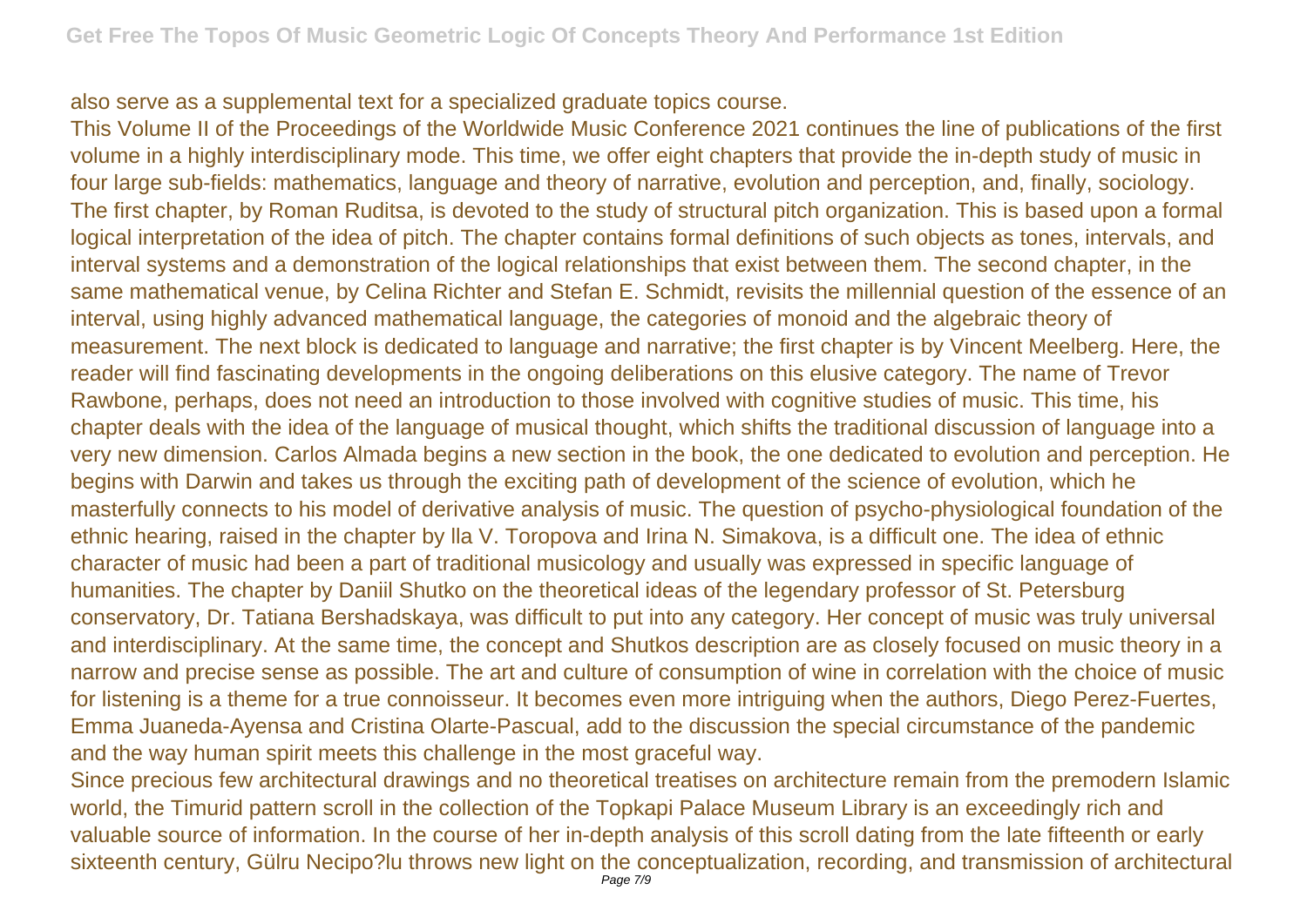design in the Islamic world between the tenth and sixteenth centuries. Her text has particularly far-reaching implications for recent discussions on vision, subjectivity, and the semiotics of abstract representation. She also compares the Islamic understanding of geometry with that found in medieval Western art, making this book particularly valuable for all historians and critics of architecture. The scroll, with its 114 individual geometric patterns for wall surfaces and vaulting, is reproduced entirely in color in this elegant, large-format volume. An extensive catalogue includes illustrations showing the underlying geometries (in the form of incised "dead" drawings) from which the individual patterns are generated. An essay by Mohammad al-Asad discusses the geometry of the muqarnas and demonstrates by means of CAD drawings how one of the scroll's patterns could be used co design a three-dimensional vault.

Algebra and Tiling is a book about how to cover surfaces with shapes.

"Witty, compelling, and just plain fun to read . . ." —Evelyn Lamb, Scientific American The Freakonomics of math—a mathworld superstar unveils the hidden beauty and logic of the world and puts its power in our hands The math we learn in school can seem like a dull set of rules, laid down by the ancients and not to be questioned. In How Not to Be Wrong, Jordan Ellenberg shows us how terribly limiting this view is: Math isn't confined to abstract incidents that never occur in real life, but rather touches everything we do—the whole world is shot through with it. Math allows us to see the hidden structures underneath the messy and chaotic surface of our world. It's a science of not being wrong, hammered out by centuries of hard work and argument. Armed with the tools of mathematics, we can see through to the true meaning of information we take for granted: How early should you get to the airport? What does "public opinion" really represent? Why do tall parents have shorter children? Who really won Florida in 2000? And how likely are you, really, to develop cancer? How Not to Be Wrong presents the surprising revelations behind all of these questions and many more, using the mathematician's method of analyzing life and exposing the hard-won insights of the academic community to the layman—minus the jargon. Ellenberg chases mathematical threads through a vast range of time and space, from the everyday to the cosmic, encountering, among other things, baseball, Reaganomics, daring lottery schemes, Voltaire, the replicability crisis in psychology, Italian Renaissance painting, artificial languages, the development of non-Euclidean geometry, the coming obesity apocalypse, Antonin Scalia's views on crime and punishment, the psychology of slime molds, what Facebook can and can't figure out about you, and the existence of God. Ellenberg pulls from history as well as from the latest theoretical developments to provide those not trained in math with the knowledge they need. Math, as Ellenberg says, is "an atomic-powered prosthesis that you attach to your common sense, vastly multiplying its reach and strength." With the tools of mathematics in hand, you can understand the world in a deeper, more meaningful way. How Not to Be Wrong will show you how.